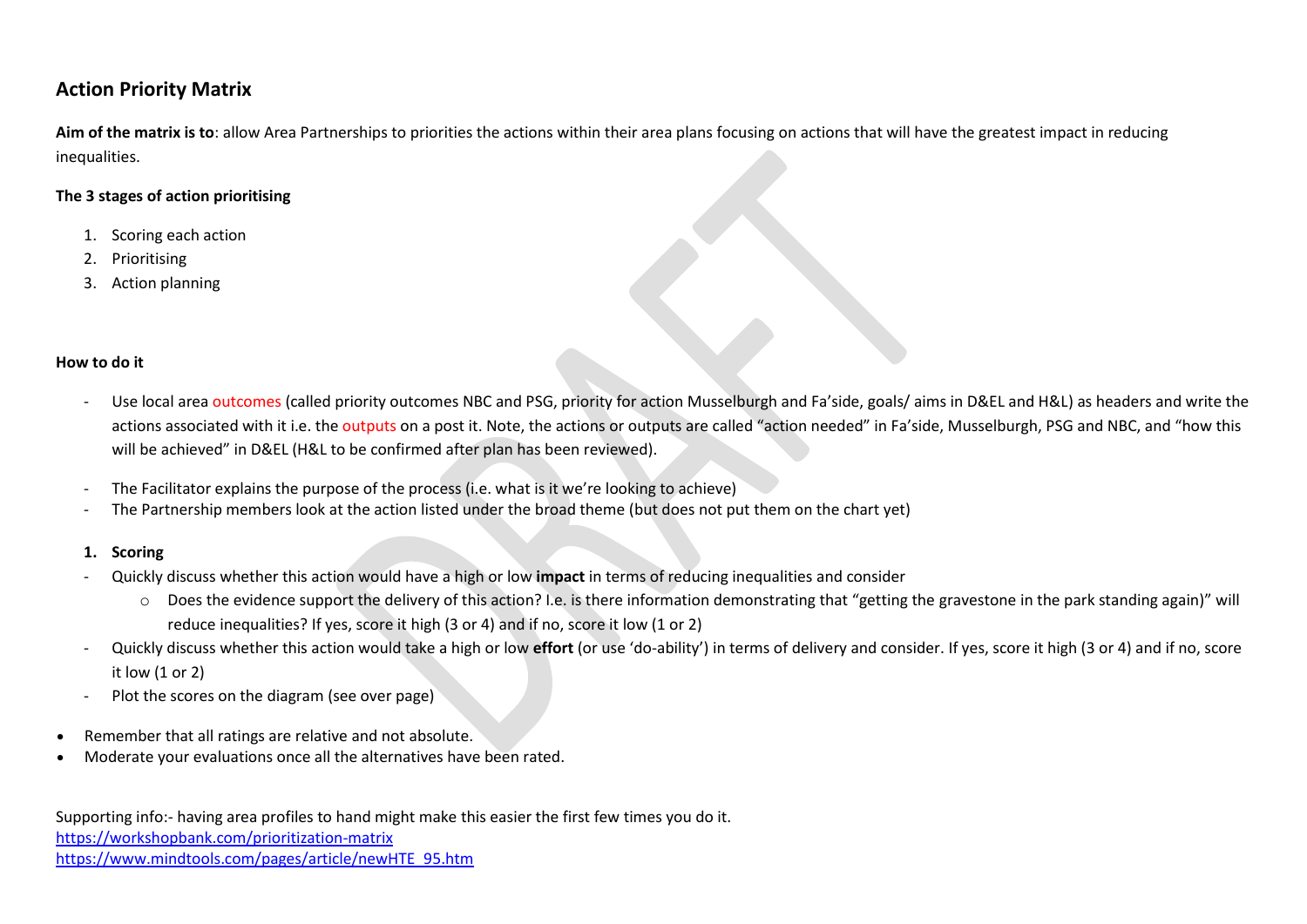



https://www.mindtools.com/pages/article/newHTE\_95.htm